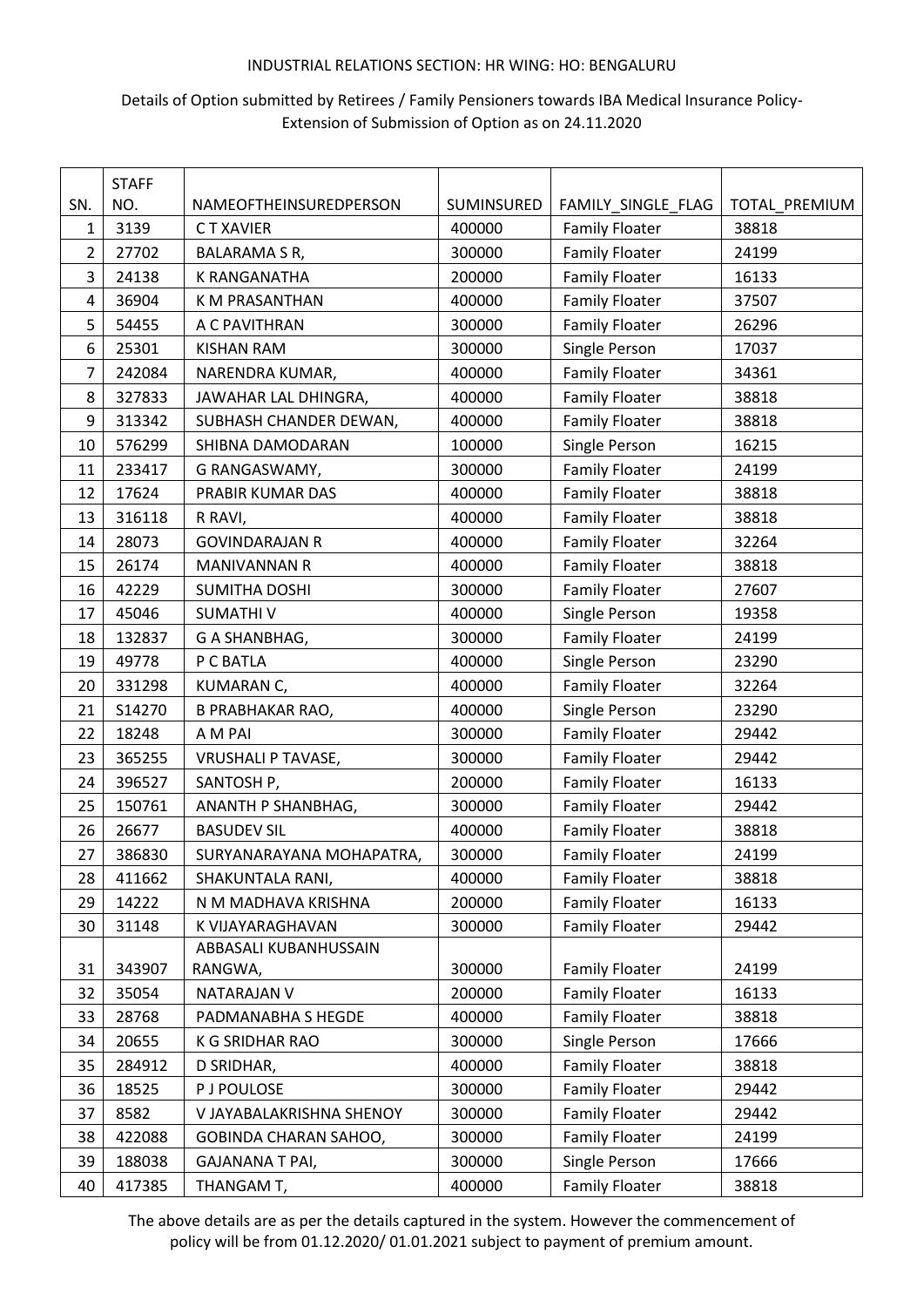## Details of Option submitted by Retirees / Family Pensioners towards IBA Medical Insurance Policy-Extension of Submission of Option as on 24.11.2020

| 41 | 37187   | <b>G M BHANUSHALI</b>      | 400000 | <b>Family Floater</b> | 32264 |
|----|---------|----------------------------|--------|-----------------------|-------|
| 42 | 35922   | <b>K SRINIVASAN</b>        | 400000 | <b>Family Floater</b> | 32264 |
| 43 | 335807  | SHASHISEKAR PRAHARAJ,      | 400000 | <b>Family Floater</b> | 38818 |
| 44 | 157755  | HARI KAPOOR,               | 400000 | <b>Family Floater</b> | 38818 |
| 45 | 25287   | K E ALEYKUTTY              | 200000 | <b>Family Floater</b> | 16133 |
| 46 | 42974   | <b>KANAGARAJ A</b>         | 300000 | <b>Family Floater</b> | 24199 |
| 47 | 428192  | <b>BIJOY KUMAR PANDIT,</b> | 400000 | <b>Family Floater</b> | 38818 |
| 48 | 24076   | SHAKUNTHALA R HEBBAR       | 300000 | <b>Family Floater</b> | 29442 |
| 49 | S86040  | JYOTHI A SHETTY,           | 400000 | Single Person         | 23290 |
| 50 | 54642   | <b>SUSMITA SARMA</b>       | 300000 | <b>Family Floater</b> | 29442 |
| 51 | 12979   | P S JOSHI                  | 300000 | <b>Family Floater</b> | 29442 |
| 52 | 408866  | B RAJU,                    | 400000 | <b>Family Floater</b> | 32264 |
| 53 | S44983  | K VASUDEVA RAO,            | 400000 | <b>Family Floater</b> | 38818 |
| 54 | 400279  | PREM PRAKASH,              | 400000 | <b>Family Floater</b> | 38818 |
| 55 | 258748  | <b>B GANAPATI RAO,</b>     | 300000 | Single Person         | 14520 |
| 56 | 38687   | S SRINIVASAN               | 400000 | Single Person         | 23290 |
| 57 | 29964   | SH R B IYER                | 200000 | <b>Family Floater</b> | 16133 |
| 58 | 256852  | SHRIKANT P JOSHI,          | 100000 | <b>Family Floater</b> | 10890 |
| 59 | 8424    | M T DOSHI                  | 300000 | <b>Family Floater</b> | 24199 |
| 60 | 16653   | <b>S S NADKARNI</b>        | 300000 | <b>Family Floater</b> | 29442 |
| 61 | 51078   | <b>VIKAS ANAND</b>         | 400000 | <b>Family Floater</b> | 32264 |
| 62 | 53684   | RINA NANDA                 | 300000 | <b>Family Floater</b> | 29442 |
| 63 | 37221   | V M BANDIVADEKAR           | 400000 | Single Person         | 21403 |
| 64 | 15218   | REKHA SAMSI                | 300000 | <b>Family Floater</b> | 29442 |
| 65 | 51640   | S C KHANDELWAL             | 400000 | <b>Family Floater</b> | 38818 |
| 66 | 13909   | A A KOGEKAR                | 100000 | Single Person         | 6534  |
| 67 | 46414   | <b>GULAB SINGH</b>         | 300000 | Single Person         | 17037 |
| 68 | 15051   | M UDAIPURIA                | 300000 | <b>Family Floater</b> | 29442 |
| 69 | 15436   | D BANGARAYYA               | 400000 | <b>Family Floater</b> | 32264 |
| 70 | 39997   | <b>B D KOSHTA</b>          | 400000 | <b>Family Floater</b> | 37507 |
| 71 | 52387   | <b>GAYATHRI R SHEKAR</b>   | 300000 | <b>Family Floater</b> | 29442 |
| 72 | 456056  | MEDURI VENKATA DASAIAH,    | 400000 | Single Person         | 23290 |
| 73 | S119469 | N RAMAN,                   | 400000 | <b>Family Floater</b> | 32264 |
| 74 | 227731  | ANIL KUMAR GUPTA,          | 400000 | <b>Family Floater</b> | 38818 |
| 75 | 318381  | DHIRAJ KUMAR JAIN,         | 400000 | <b>Family Floater</b> | 38818 |
| 76 | 200503  | H B HULGOLKAR,             | 400000 | <b>Family Floater</b> | 34361 |
| 77 | 5989    | P M DAVDA                  | 300000 | Single Person         | 17666 |
| 78 | S9795   | N S BALLAL,                | 400000 | Single Person         | 19358 |
| 79 | 452355  | RAJENDRA PRASAD C K,       | 400000 | <b>Family Floater</b> | 38818 |
| 80 | 56096   | S JAYASHREE                | 300000 | <b>Family Floater</b> | 29442 |
| 81 | 25779   | <b>VISHNU SHASTRY</b>      | 300000 | <b>Family Floater</b> | 24199 |
| 82 | 353041  | S M SHEIKMULLAH,           | 300000 | <b>Family Floater</b> | 24199 |
| 83 | 225948  | <b>B OBEDIAH,</b>          | 400000 | Single Person         | 23290 |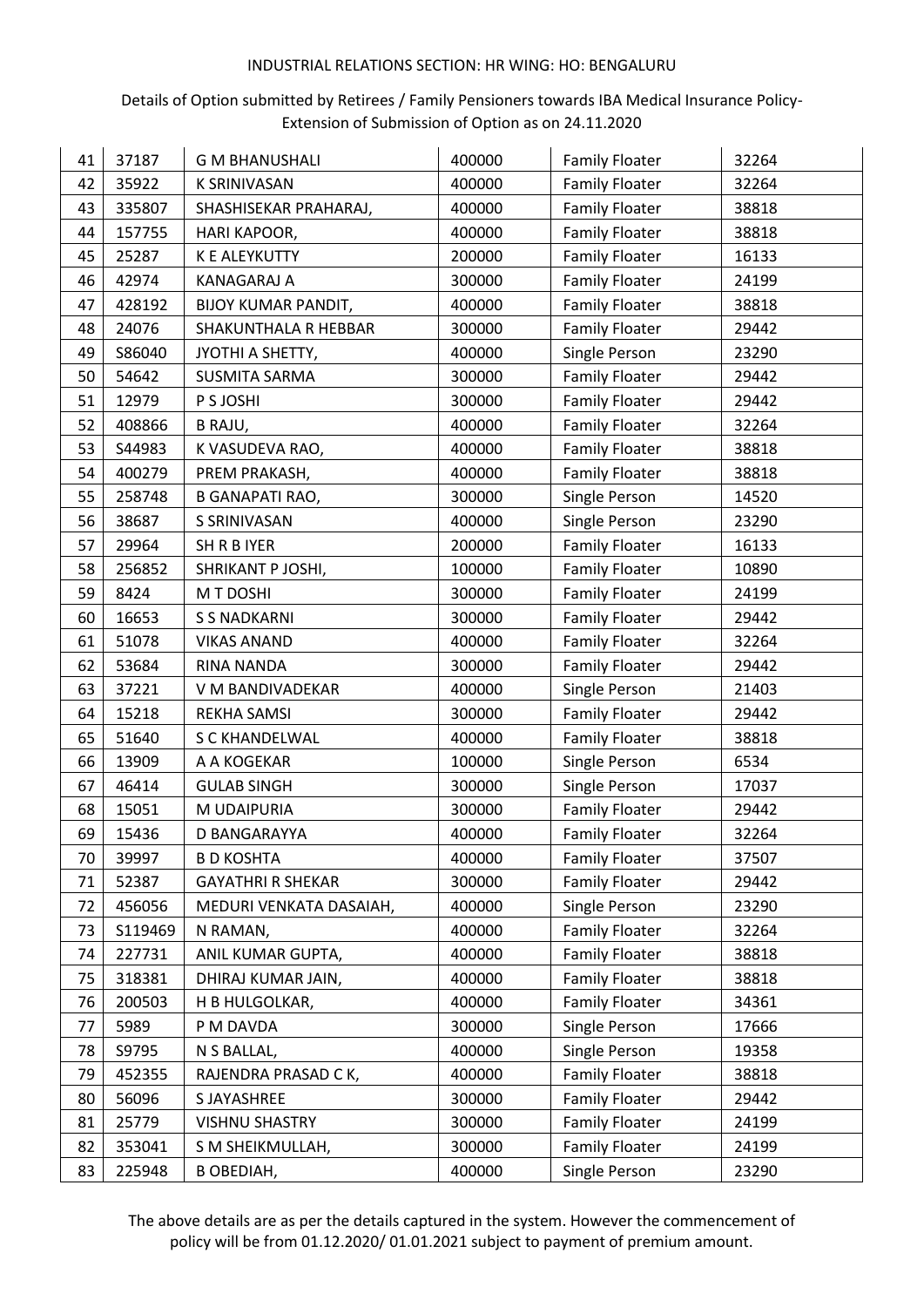## Details of Option submitted by Retirees / Family Pensioners towards IBA Medical Insurance Policy-Extension of Submission of Option as on 24.11.2020

| 84  | S112844 | AMEER JAN,              | 300000 | Single Person         | 17666 |
|-----|---------|-------------------------|--------|-----------------------|-------|
| 85  | S10867  | N JAYADEVA SHENOY,      | 400000 | Single Person         | 23290 |
| 86  | S1038   | <b>B GOKULDAS PAI,</b>  | 400000 | Single Person         | 23290 |
| 87  | 349734  | SABYASACHI MOHANTY,     | 400000 | <b>Family Floater</b> | 38818 |
| 88  | 20867   | R GANESAN               | 200000 | <b>Family Floater</b> | 16133 |
| 89  | 393245  | ARUN KUMAR,             | 300000 | Single Person         | 14520 |
| 90  | 45747   | <b>D P PANDEY</b>       | 400000 | Single Person         | 19358 |
| 91  | 1217    | S RAGHAVENDRA RAO       | 400000 | Single Person         | 23290 |
| 92  | 11596   | PADMA NAGENDRAN         | 300000 | <b>Family Floater</b> | 29442 |
| 93  | 17161   | SARALA VITTALDAS K      | 300000 | Single Person         | 17037 |
| 94  | 38742   | <b>SUDHAMANIK</b>       | 300000 | <b>Family Floater</b> | 29442 |
| 95  | 1448    | N P PAI                 | 400000 | <b>Family Floater</b> | 38818 |
| 96  | 31782   | YADALAM RAMAPRASAD      | 400000 | <b>Family Floater</b> | 34361 |
| 97  | 12158   | RAMAPRAHLAD ADAVI       | 300000 | <b>Family Floater</b> | 27607 |
| 98  | 19872   | PRABHAT S KULKARNI      | 300000 | <b>Family Floater</b> | 24199 |
| 99  | 7320    | U M KARUMBAIAH          | 400000 | <b>Family Floater</b> | 38818 |
| 100 | 7453    | T N NARASIMHA MURTHY    | 300000 | <b>Family Floater</b> | 24199 |
| 101 | 7815    | <b>U B SADEKAR</b>      | 400000 | Single Person         | 23290 |
| 102 | 23858   | T J PRABHAKAR MURTHY    | 300000 | <b>Family Floater</b> | 29442 |
| 103 | 39121   | M VISHWANATH KINI       | 300000 | <b>Family Floater</b> | 24199 |
| 104 | S63638  | T S BHAT,               | 400000 | <b>Family Floater</b> | 38818 |
| 105 | 6263    | K PUNDALIKA PAI         | 200000 | Single Person         | 9680  |
| 106 | 6874    | TVSRAO                  | 300000 | <b>Family Floater</b> | 24199 |
| 107 | 16348   | K THIMMAPPA BILLAVA     | 300000 | Single Person         | 17666 |
| 108 | 27831   | <b>ASHOK B H</b>        | 300000 | Single Person         | 14520 |
| 109 | 3654    | P N SREEDHARAN PILLAI   | 200000 | Single Person         | 9680  |
| 110 | 20785   | M UDAYAKUMAR            | 300000 | <b>Family Floater</b> | 24199 |
| 111 | 14578   | LAKSHMANAN M            | 200000 | <b>Family Floater</b> | 16133 |
| 112 | 2161    | N CYRIL MONTERIO        | 400000 | Single Person         | 22504 |
| 113 | 7270    | R SREEDHARA SHENOY      | 400000 | <b>Family Floater</b> | 32264 |
| 114 | 39438   | R SUDHA KIRON           | 300000 | <b>Family Floater</b> | 24199 |
| 115 | 9095    | T RAMACHANDRAN          | 100000 | Single Person         | 6534  |
| 116 | 38954   | P R RAMACHANDRAN        | 100000 | <b>Family Floater</b> | 10890 |
| 117 | 45036   | A SWARAJYA LAKSHMI      | 300000 | Single Person         | 17666 |
| 118 | 47431   | R SATYANARAYANA         | 300000 | <b>Family Floater</b> | 24199 |
| 119 | 13005   | ANAND U KALLIANPUR      | 400000 | <b>Family Floater</b> | 38818 |
| 120 | 44987   | RAMANI DEVI N           | 300000 | Single Person         | 17666 |
| 121 | 46184   | <b>BADRINATH S R</b>    | 100000 | <b>Family Floater</b> | 10890 |
| 122 | 1977    | <b>K P KAMATH</b>       | 400000 | Single Person         | 19358 |
| 123 | 26803   | C C RAGHAVAN            | 300000 | <b>Family Floater</b> | 24199 |
| 124 | 20061   | N RAVINDRAN             | 300000 | <b>Family Floater</b> | 29442 |
| 125 | 31279   | K SACHITHANANDAN        | 200000 | Single Person         | 9680  |
| 126 | 15957   | GOPALAKRISHNAN PILLAI G | 100000 | <b>Family Floater</b> | 10890 |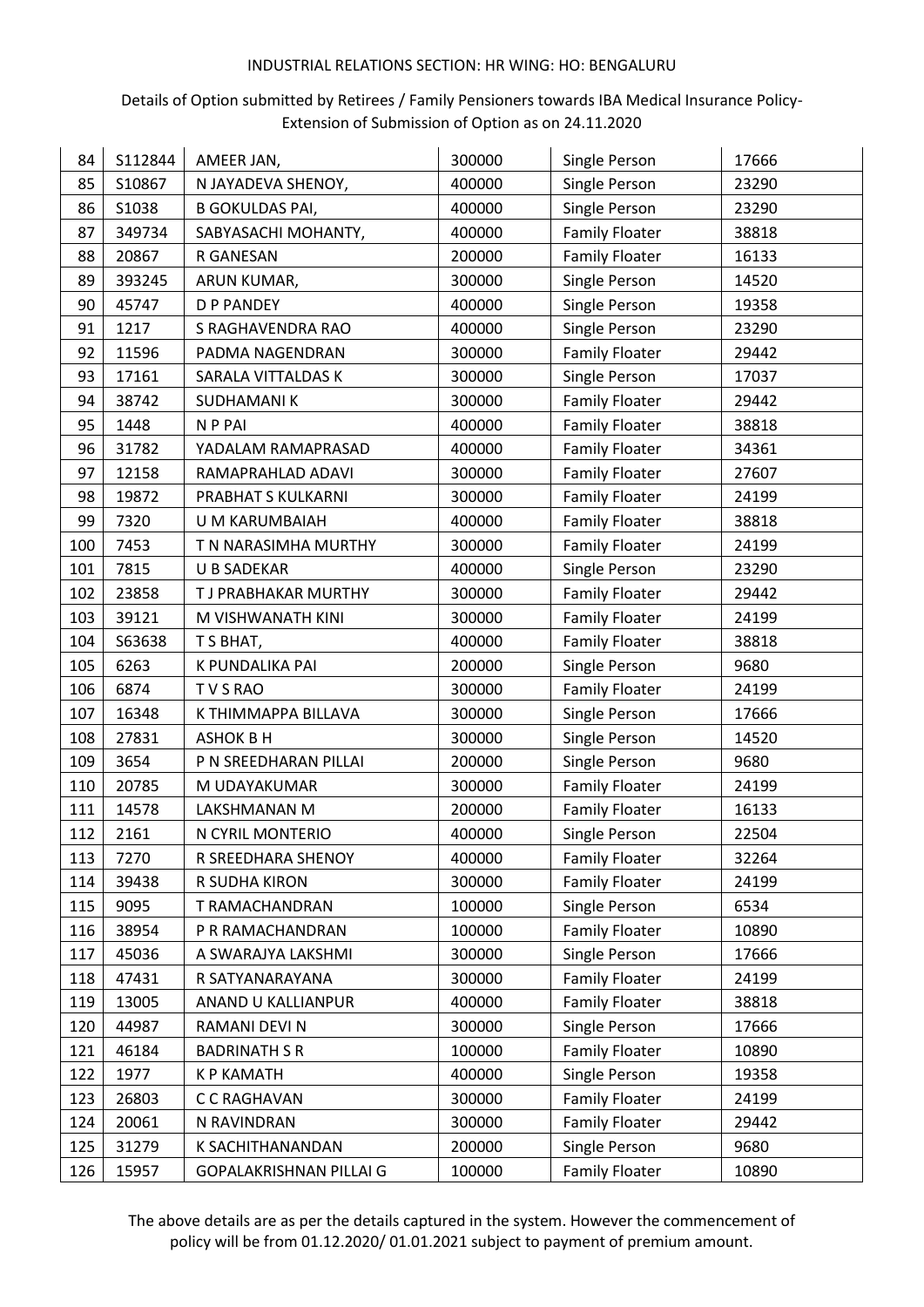## Details of Option submitted by Retirees / Family Pensioners towards IBA Medical Insurance Policy-Extension of Submission of Option as on 24.11.2020

| 127 | 7707  | M SHAHUL HAMEED           | 400000 | <b>Family Floater</b> | 34361 |
|-----|-------|---------------------------|--------|-----------------------|-------|
| 128 | 11058 | K SATYANARAYANA MURTHY    | 300000 | <b>Family Floater</b> | 24199 |
| 129 | 260   | P BHASKARAN               | 100000 | Single Person         | 6534  |
| 130 | 28303 | JAYASHREE V ACHARYA       | 400000 | <b>Family Floater</b> | 32264 |
| 131 | 25193 | <b>G GANGADHARAN</b>      | 300000 | Single Person         | 14520 |
|     |       |                           | 100000 |                       | 6534  |
| 132 | 56351 | NAGESWARI AMMAL S         |        | Single Person         |       |
| 133 | 27660 | <b>SUBRAMANIAN P</b>      | 400000 | <b>Family Floater</b> | 32264 |
| 134 | 34505 | K P UDAYA KUMAR           | 100000 | <b>Family Floater</b> | 10890 |
| 135 | 52908 | <b>JAGANATHAN R</b>       | 100000 | <b>Family Floater</b> | 10890 |
| 136 | 39028 | V DEVADASAN               | 200000 | <b>Family Floater</b> | 16133 |
| 137 | 45723 | <b>VELAYUTHAM K</b>       | 300000 | Single Person         | 15778 |
| 138 | 37461 | <b>AMARNATH DAS</b>       | 200000 | <b>Family Floater</b> | 16133 |
| 139 | 3345  | A S NATARAJ               | 400000 | <b>Family Floater</b> | 37507 |
| 140 | 27511 | GAITONDE ACHUTH SHANTHRAM | 400000 | <b>Family Floater</b> | 38818 |
| 141 | 47386 | UMESH BABU H V            | 300000 | Single Person         | 17666 |
| 142 | 53646 | <b>MEENA OBEROI</b>       | 300000 | Single Person         | 17666 |
| 143 | 6129  | <b>CHOCKALINGAM S P</b>   | 400000 | <b>Family Floater</b> | 32264 |
| 144 | 28614 | <b>BALASUBRAMANIAN G</b>  | 200000 | <b>Family Floater</b> | 16133 |
| 145 | 2507  | <b>BHEEMA RAO V</b>       | 200000 | <b>Family Floater</b> | 16133 |
| 146 | 2703  | C N DINAKARAN             | 300000 | Single Person         | 14520 |
| 147 | 36884 | <b>KRISHNA KUMAR</b>      | 400000 | Single Person         | 22504 |
| 148 | 16668 | M AITHA                   | 400000 | Single Person         | 19358 |
| 149 | 27134 | D ANNAPPA                 | 400000 | <b>Family Floater</b> | 37507 |
| 150 | 16022 | <b>OMANA MATHEW</b>       | 300000 | <b>Family Floater</b> | 29442 |
| 151 | 40266 | SIBRAM CHAKRABORTY        | 300000 | <b>Family Floater</b> | 29442 |
| 152 | 11718 | ASHOK BABOO JAIN          | 400000 | <b>Family Floater</b> | 32264 |
| 153 | 17037 | <b>GH NAGAVI</b>          | 200000 | <b>Family Floater</b> | 16133 |
| 154 | 5999  | KALYANA SUNDARAM A        | 400000 | <b>Family Floater</b> | 34361 |
| 155 | 48320 | CHELLAMUTHU M             | 100000 | <b>Family Floater</b> | 10890 |
| 156 | 6593  | S VENKATAKRISHNA          | 400000 | <b>Family Floater</b> | 32264 |
| 157 | 54959 | <b>BISWESWAR GHOSH,</b>   | 300000 | <b>Family Floater</b> | 24199 |
| 158 | 65430 | <b>SURESH KUMAR O</b>     | 300000 | <b>Family Floater</b> | 24199 |
| 159 | 1941  | <b>GV PRABHU</b>          | 100000 | Single Person         | 6534  |
| 160 | 16320 | K U ACHARYA               | 400000 | <b>Family Floater</b> | 34361 |
| 161 | 31779 | <b>B MAITHREI</b>         | 300000 | <b>Family Floater</b> | 27607 |
| 162 | 42274 | V NARASIMHA SWAMY         | 200000 | Single Person         | 9680  |
| 163 | 20943 | R K ANAND                 | 200000 | <b>Family Floater</b> | 16133 |
| 164 | 48980 | A UDAYARAJULU             | 400000 | <b>Family Floater</b> | 38818 |
| 165 | 291   | <b>K G KAMATH</b>         | 300000 | Single Person         | 14520 |
| 166 | 49988 | <b>SAROJ SETHI</b>        | 300000 | <b>Family Floater</b> | 29442 |
| 167 | 56133 | K S BAJAJ                 | 400000 | Single Person         | 23290 |
| 168 | 57206 | <b>GANPATT KADU</b>       | 300000 | <b>Family Floater</b> | 26296 |
|     |       | SURESH KUMAR GUPTA        | 300000 | <b>Family Floater</b> | 26296 |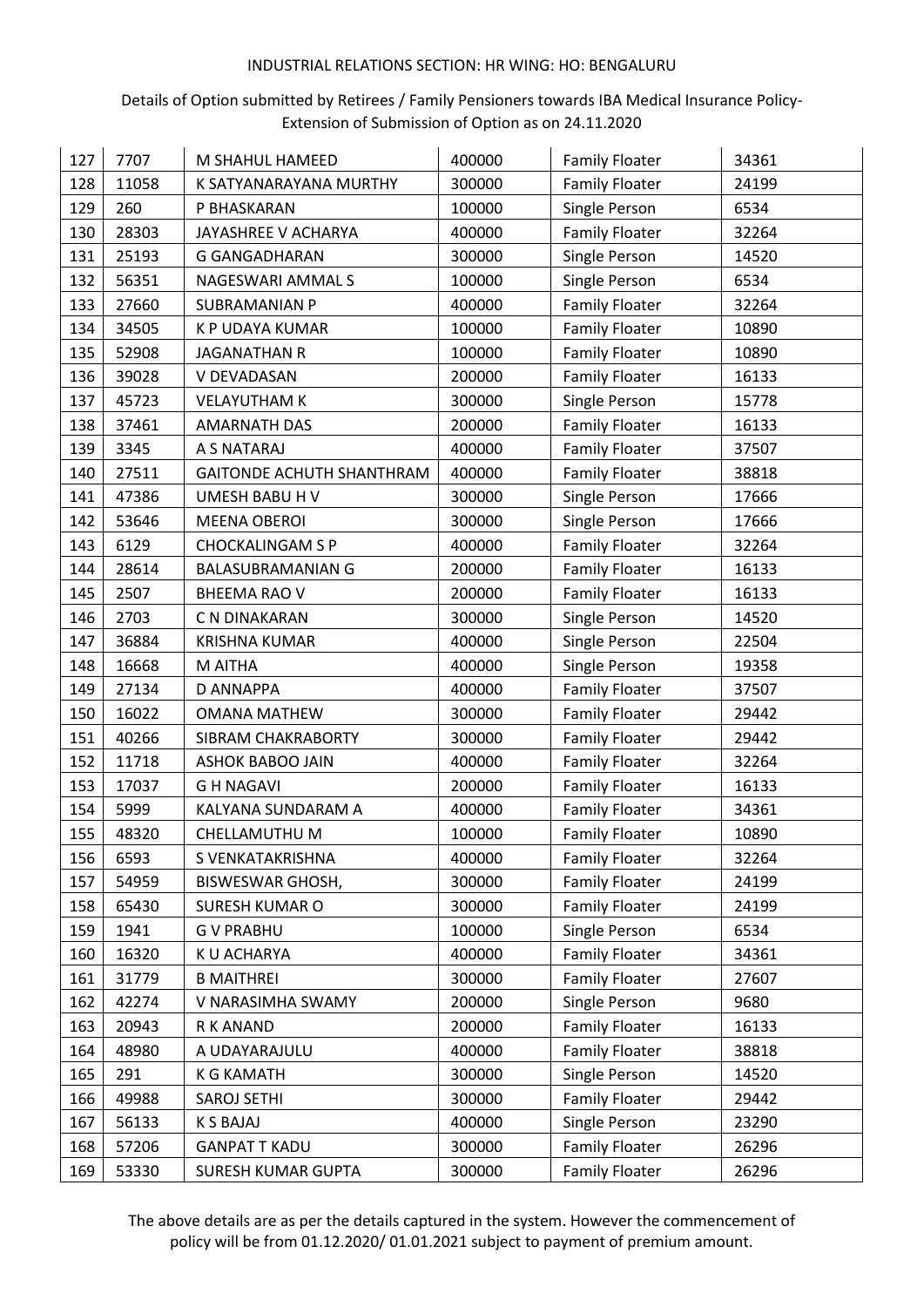## Details of Option submitted by Retirees / Family Pensioners towards IBA Medical Insurance Policy-Extension of Submission of Option as on 24.11.2020

| 170 | 38906  | PRADEEP KUMAR            | 400000 | Single Person         | 23290 |
|-----|--------|--------------------------|--------|-----------------------|-------|
| 171 | 51288  | SATYA NARAIN SOLANKI     | 300000 | <b>Family Floater</b> | 26296 |
| 172 | 71749  | ANBALAGAN M              | 200000 | <b>Family Floater</b> | 16133 |
| 173 | 51636  | VINOD KUMAR AGARWAL      | 300000 | <b>Family Floater</b> | 29442 |
| 174 | 473882 | NAVUNDRU VADAPALLI,      | 400000 | <b>Family Floater</b> | 37507 |
| 175 | 15225  | PRABHA RAMAMURTHY        | 300000 | <b>Family Floater</b> | 24199 |
| 176 | 1616   | H J D SHYAM KAMATH       | 400000 | <b>Family Floater</b> | 38818 |
| 177 | 2620   | K ABBU MOHAMMED          | 400000 | <b>Family Floater</b> | 38818 |
| 178 | 7187   | <b>KRISHNA RAJU</b>      | 300000 | Single Person         | 14520 |
| 179 | 10802  | <b>B SHANKAR KUMAR</b>   | 400000 | Single Person         | 23290 |
| 180 | 9207   | MUDDAPPA KK              | 300000 | <b>Family Floater</b> | 24199 |
| 181 | 9568   | <b>VENKATESAN R</b>      | 400000 | <b>Family Floater</b> | 37507 |
| 182 | 4090   | R MARIYAPPAN             | 300000 | <b>Family Floater</b> | 24199 |
| 183 | 48422  | V RAJASEKAR              | 100000 | <b>Family Floater</b> | 10890 |
| 184 | 11705  | C S GUPTA                | 200000 | <b>Family Floater</b> | 16133 |
| 185 | 27491  | DEEPAK RANGNATH KULKARNI | 300000 | Single Person         | 15778 |
| 186 | 19940  | N VENKATESH              | 400000 | <b>Family Floater</b> | 38818 |
| 187 | 18911  | <b>MEENAKSHIR</b>        | 300000 | Single Person         | 17666 |
| 188 | 1733   | PARTHASARATHY S          | 400000 | <b>Family Floater</b> | 32264 |
| 189 | 52325  | <b>MADHUKR</b>           | 300000 | Single Person         | 17666 |
| 190 | 33240  | C KASHYAP                | 400000 | Single Person         | 23290 |
| 191 | 11103  | P S BHALERAO             | 400000 | <b>Family Floater</b> | 37507 |
| 192 | 149275 | S P RAMACHANDRA,         | 400000 | <b>Family Floater</b> | 38818 |
| 193 | 10381  | V LEWIS                  | 300000 | <b>Family Floater</b> | 29442 |
| 194 | 36862  | S H GOBIND RAM           | 300000 | <b>Family Floater</b> | 29442 |
| 195 | 66210  | RAJENDRA KUMAR G         | 100000 | Single Person         | 6534  |
| 196 | 58201  | <b>BABUT</b>             | 300000 | <b>Family Floater</b> | 24199 |
| 197 | 7969   | <b>JAGANNATHAN R</b>     | 300000 | Single Person         | 17037 |
| 198 | 9800   | N N PRABHU               | 400000 | <b>Family Floater</b> | 32264 |
| 199 | 46430  | V K MAURYA               | 300000 | <b>Family Floater</b> | 29442 |
| 200 | 35075  | YOGENDER PANDEY,         | 300000 | <b>Family Floater</b> | 29442 |
| 201 | 40931  | G S NAGARAJU,            | 400000 | <b>Family Floater</b> | 38818 |
| 202 | 2580   | K KUNHI KANNAN           | 200000 | Single Person         | 9680  |
| 203 | 26834  | <b>RAVIA</b>             | 300000 | <b>Family Floater</b> | 24199 |
| 204 | 53365  | <b>JAGDISH MAITY</b>     | 300000 | <b>Family Floater</b> | 29442 |
| 205 | 14914  | M S JAGADISH,            | 200000 | <b>Family Floater</b> | 16133 |
| 206 | 15004  | H D RAMADAS              | 400000 | <b>Family Floater</b> | 38818 |
| 207 | 18023  | NAGOORGANI M             | 300000 | <b>Family Floater</b> | 24199 |
| 208 | 49028  | RASU DAS                 | 300000 | <b>Family Floater</b> | 29442 |
| 209 | 49469  | N VALSALAN               | 100000 | Single Person         | 6534  |
| 210 | 39406  | MRS SUNITA KHANNA        | 300000 | Single Person         | 17666 |
| 211 | 42672  | RAMANATH V SHANBHOGUE    | 400000 | <b>Family Floater</b> | 32264 |
| 212 | 11748  | S BALARAJAN              | 200000 | <b>Family Floater</b> | 16133 |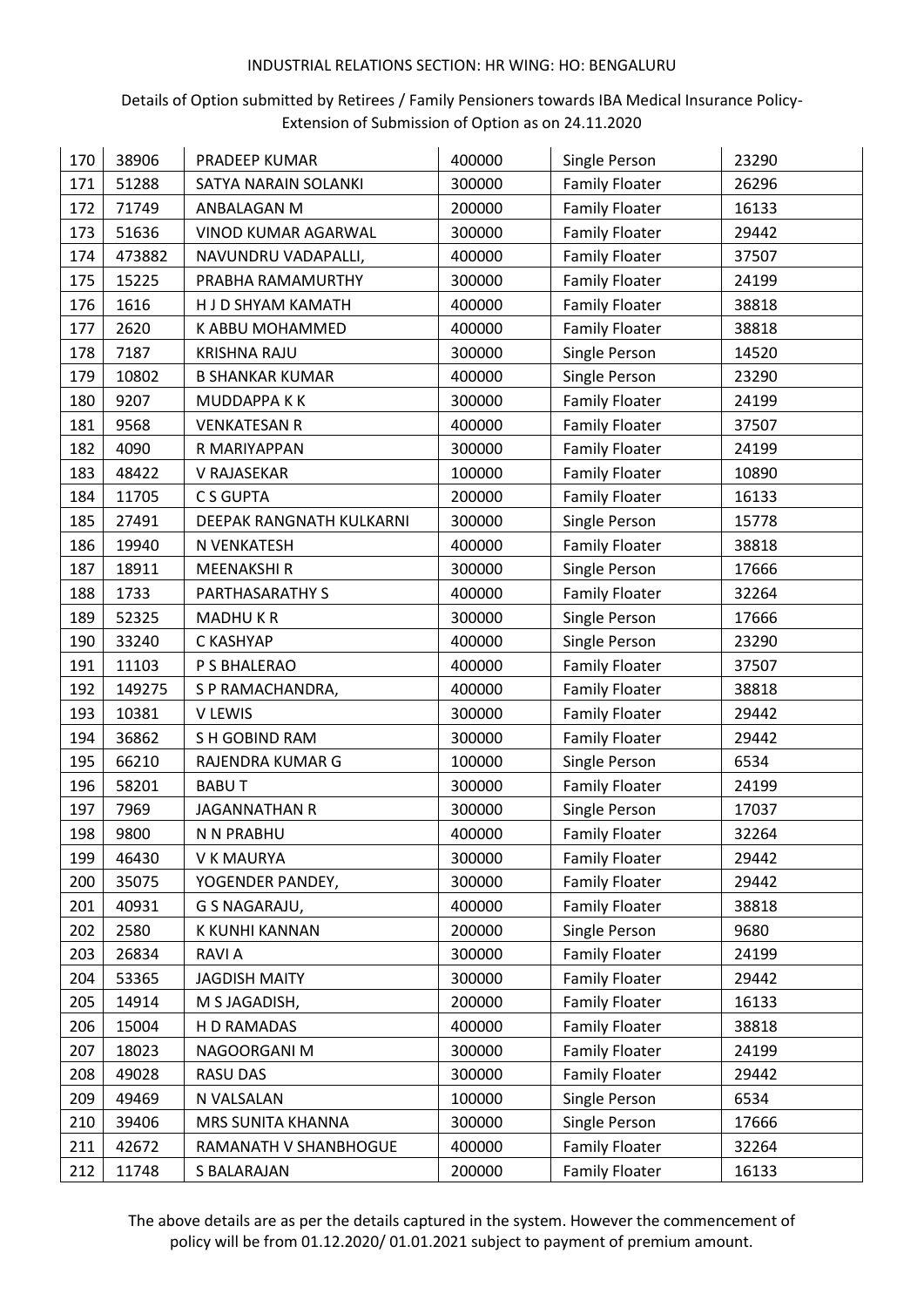## Details of Option submitted by Retirees / Family Pensioners towards IBA Medical Insurance Policy-Extension of Submission of Option as on 24.11.2020

| 213 | 38885  | <b>AMITAVA BANERJEE</b> | 300000 | <b>Family Floater</b> | 29442 |
|-----|--------|-------------------------|--------|-----------------------|-------|
| 214 | 19737  | P V PHILIP RAJAN        | 100000 | <b>Family Floater</b> | 10890 |
| 215 | 21646  | N REGHU KUMAR           | 100000 | Single Person         | 6534  |
| 216 | 26411  | <b>ANANTHA MURTHY</b>   | 400000 | <b>Family Floater</b> | 38818 |
| 217 | 46855  | S N BASAVARAJA          | 100000 | Single Person         | 6534  |
| 218 | 55980  | LATA RAJENDRA           | 300000 | Single Person         | 39178 |
| 219 | 58433  | <b>VASANTHI S</b>       | 300000 | <b>Family Floater</b> | 24199 |
| 220 | 27545  | K ACHUTHA THUNGA,       | 200000 | <b>Family Floater</b> | 16133 |
| 221 | 56445  | <b>VIJAY BHARTI</b>     | 400000 | <b>Family Floater</b> | 38818 |
| 222 | 22392  | SATYABRATA BOSE         | 300000 | <b>Family Floater</b> | 24199 |
| 223 | 15305  | A INDUBALA              | 300000 | <b>Family Floater</b> | 29442 |
| 224 | 10650  | V SRINIVASA SHENOY      | 400000 | Single Person         | 19358 |
| 225 | 426239 | A MANI,                 | 400000 | <b>Family Floater</b> | 32264 |
| 226 | S15389 | M LAXMAN MALLYA,        | 400000 | <b>Family Floater</b> | 38818 |
| 227 | 9464   | M RAMDAS                | 400000 | <b>Family Floater</b> | 32264 |
| 228 | 205494 | JAYARAM PUNCHITHAYA,    | 400000 | <b>Family Floater</b> | 35672 |
| 229 | 10829  | POORNIMA D KAMATH       | 400000 | Single Person         | 19358 |
| 230 | 12229  | MADANLAL VERMA          | 300000 | <b>Family Floater</b> | 29442 |
| 231 | 37717  | DINESH PRASAD SAH       | 300000 | <b>Family Floater</b> | 24199 |
| 232 | 22047  | MOHAMMAD NAIM           | 300000 | <b>Family Floater</b> | 29442 |
| 233 | 44613  | P JAISHANKAR            | 200000 | <b>Family Floater</b> | 16133 |
| 234 | 2797   | A SILVAI MUTHU          | 400000 | Single Person         | 23290 |
| 235 | 47593  | <b>MANIMOZHI S</b>      | 300000 | <b>Family Floater</b> | 29442 |
| 236 | 14204  | R NAMASIVAYAM           | 300000 | <b>Family Floater</b> | 29442 |
| 237 | 61430  | K VEDHANAYAGAM          | 200000 | <b>Family Floater</b> | 16133 |
| 238 | 28358  | N SRINIVASAN            | 400000 | <b>Family Floater</b> | 32264 |
| 239 | 16571  | <b>RAM CHAND</b>        | 200000 | Single Person         | 9680  |
| 240 | 42694  | <b>HAR KISHORE</b>      | 300000 | Single Person         | 39178 |
| 241 | 26491  | <b>SAMIRAN NATH</b>     | 100000 | <b>Family Floater</b> | 10890 |
| 242 | 3272   | P K MUKHERJEE           | 400000 | <b>Family Floater</b> | 37507 |
| 243 | 27793  | D K MUKHOPADHYAY        | 400000 | <b>Family Floater</b> | 38818 |
| 244 | 41474  | SHAKIL AHMED            | 300000 | <b>Family Floater</b> | 29442 |
| 245 | 56654  | SANTA DASGUPTA          | 300000 | Single Person         | 17666 |
| 246 | 32034  | ANIL KUMAR NASKAR       | 400000 | <b>Family Floater</b> | 38818 |
| 247 | 27416  | CHITTA RANJAN MOHANTY   | 400000 | <b>Family Floater</b> | 38818 |
| 248 | 50895  | <b>SK KHALIL</b>        | 300000 | Single Person         | 14520 |
| 249 | 44640  | C V PARVATHI            | 300000 | Single Person         | 17666 |
| 250 | 27061  | <b>JAI PRAKASH</b>      | 400000 | <b>Family Floater</b> | 32264 |
| 251 | 15189  | B LAXMINARAYANA BHAT    | 300000 | Single Person         | 14520 |
| 252 | 52628  | RANJINI MADHAVAN        | 300000 | Single Person         | 17666 |
| 253 | 52321  | M RAM MOHAN             | 400000 | <b>Family Floater</b> | 32264 |
| 254 | 23813  | B VRUSHABENDRAPPA,      | 300000 | <b>Family Floater</b> | 24199 |
| 255 | 34751  | <b>D K BHONSLE</b>      | 200000 | <b>Family Floater</b> | 16133 |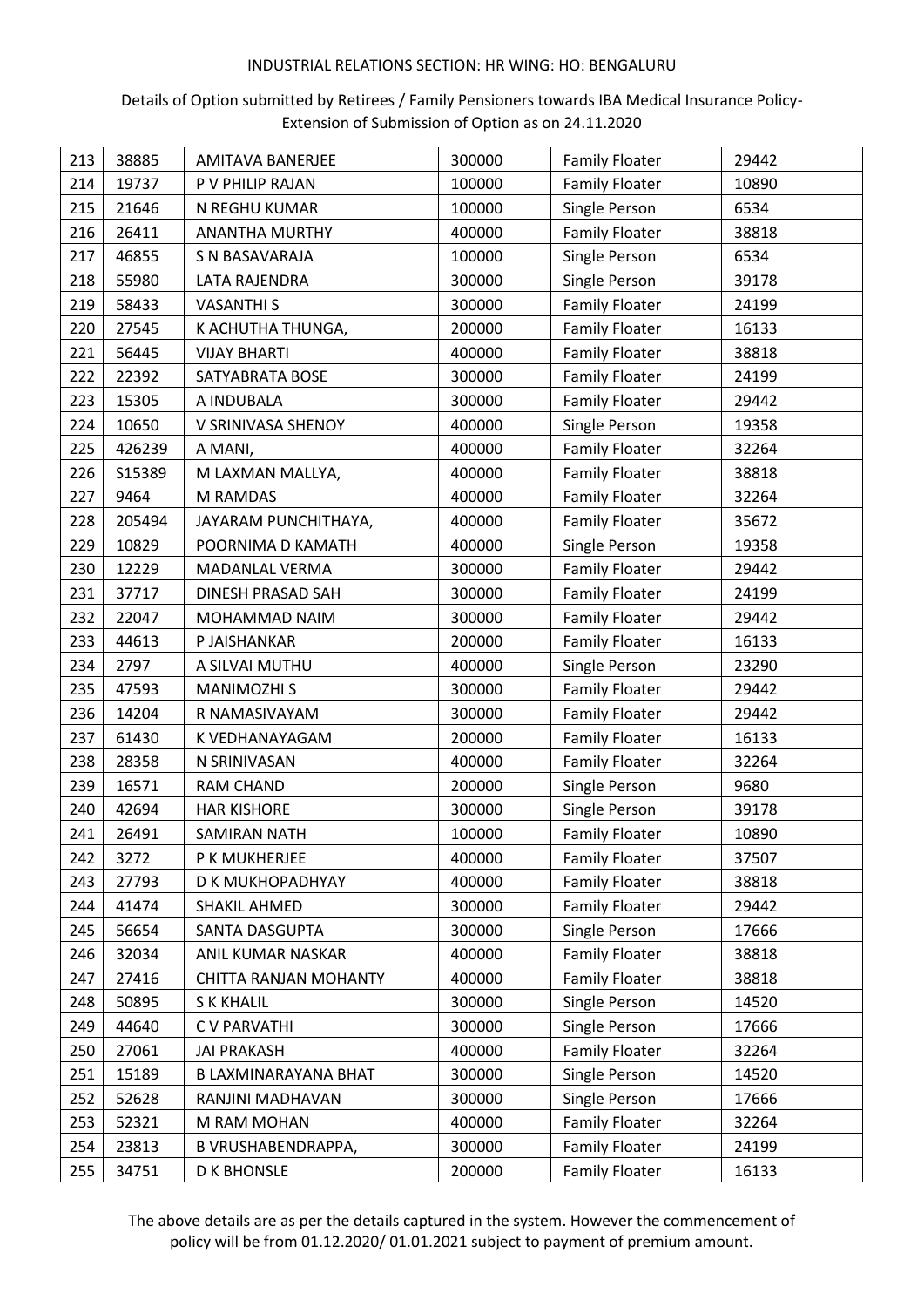## Details of Option submitted by Retirees / Family Pensioners towards IBA Medical Insurance Policy-Extension of Submission of Option as on 24.11.2020

| 256 | 51865   | <b>SUNIL KUMAR GUPTA</b>     | 100000 | <b>Family Floater</b> | 10890 |
|-----|---------|------------------------------|--------|-----------------------|-------|
| 257 | 47313   | N RAVI                       | 400000 | <b>Family Floater</b> | 38818 |
| 258 | 46156   | <b>KRISHNAMOORTHY K G T</b>  | 200000 | <b>Family Floater</b> | 16133 |
| 259 | 50796   | MOHAN LAL NISCHAL            | 300000 | <b>Family Floater</b> | 24199 |
| 260 | 61788   | <b>ISHWAR DASS</b>           | 300000 | Single Person         | 16565 |
| 261 | 45986   | <b>STHAMBIRAJ</b>            | 200000 | <b>Family Floater</b> | 16133 |
| 262 | 124391  | T GAJAPATHY,                 | 400000 | <b>Family Floater</b> | 38818 |
| 263 | 53440   | GURMINDER PAL SINGH,         | 300000 | <b>Family Floater</b> | 24199 |
| 264 | 41575   | M MOHAN RAO                  | 300000 | <b>Family Floater</b> | 24199 |
|     |         | HANNIKERI PARASHURAM         |        |                       |       |
| 265 | 28842   | <b>IRAPPA</b>                | 200000 | <b>Family Floater</b> | 16133 |
|     |         | <b>IMAMHUSSAIN HAIDERSAB</b> |        |                       |       |
| 266 | 20652   | <b>BHAVIKAT</b>              | 300000 | <b>Family Floater</b> | 24199 |
| 267 | 51777   | NARESH KUMAR SAXENA,         | 400000 | <b>Family Floater</b> | 32264 |
| 268 | S19057  | S JAYANTHI V KAMATH,         | 200000 | <b>Family Floater</b> | 40036 |
| 269 | S6952   | M MOHAN KAMATH,              | 400000 | <b>Family Floater</b> | 32264 |
| 270 | 231613  | RATHNAMALA G BHAT,           | 300000 | <b>Family Floater</b> | 24199 |
| 271 | S57826  | N CHANDRA SEKHAR,            | 300000 | <b>Family Floater</b> | 24199 |
| 272 | 246006  | ASHOK RAMAN NAIR,            | 200000 | <b>Family Floater</b> | 16133 |
| 273 | S122955 | P RAVI SHETTY,               | 300000 | Single Person         | 14520 |
| 274 | S99857  | VIJAYA BAI,                  | 200000 | <b>Family Floater</b> | 16133 |
| 275 | 497141  | VASU KOTIAN,                 | 300000 | <b>Family Floater</b> | 29442 |
| 276 | S25087  | P VENKATARAMAN ACHAR,        | 400000 | Single Person         | 23290 |
| 277 | 296126  | INDIRA DEVI U,               | 300000 | <b>Family Floater</b> | 24199 |
| 278 | 230663  | UMANATHJI M,                 | 400000 | <b>Family Floater</b> | 32264 |
| 279 | S27490  | GREGORY ANDRADE,             | 400000 | <b>Family Floater</b> | 38818 |
| 280 | S59723  | NALINI K MURTHY,             | 300000 | Single Person         | 17666 |
| 281 | 273194  | <b>B PADMANABHA SHENOY,</b>  | 200000 | <b>Family Floater</b> | 16133 |
| 282 | 392309  | S NARAYANAN,                 | 400000 | <b>Family Floater</b> | 32264 |
| 283 | 203645  | JAYALAKSHMI K,               | 300000 | <b>Family Floater</b> | 24199 |
| 284 | S48064  | A SRINIVAS BHAT,             | 100000 | <b>Family Floater</b> | 10890 |
| 285 | 156417  | MUKTHA S SHENOY,             | 300000 | Single Person         | 17666 |
| 286 | 310392  | K RAVINDRA BHAT,             | 200000 | <b>Family Floater</b> | 16133 |
| 287 | 243414  | <b>UPENDRA SHENOY K,</b>     | 400000 | <b>Family Floater</b> | 32264 |
| 288 | 500393  | SUNITHA BHAT,                | 300000 | Single Person         | 14520 |
| 289 | 237196  | SURENDRA PAI K,              | 200000 | <b>Family Floater</b> | 16133 |
| 290 | 287478  | VINODA GIRIDHAR PAI,         | 300000 | Single Person         | 17666 |
| 291 | S116051 | U ANANTHA SHENOY,            | 300000 | <b>Family Floater</b> | 24199 |
| 292 | S96335  | KESHAVA KAMATH,              | 300000 | <b>Family Floater</b> | 24199 |
| 293 | 256667  | P HARI UPADHYA,              | 100000 | <b>Family Floater</b> | 27024 |
| 294 | S77543  | <b>B VAMAN BALIGA,</b>       | 400000 | <b>Family Floater</b> | 32264 |
| 295 | S57550  | CHITRA D KAMATH,             | 300000 | Single Person         | 14520 |
| 296 | 268136  | DHANANJAYA HEGDE,            | 300000 | <b>Family Floater</b> | 24199 |
| 297 | 194297  | K SUBRAYA JOISA,             | 300000 | <b>Family Floater</b> | 24199 |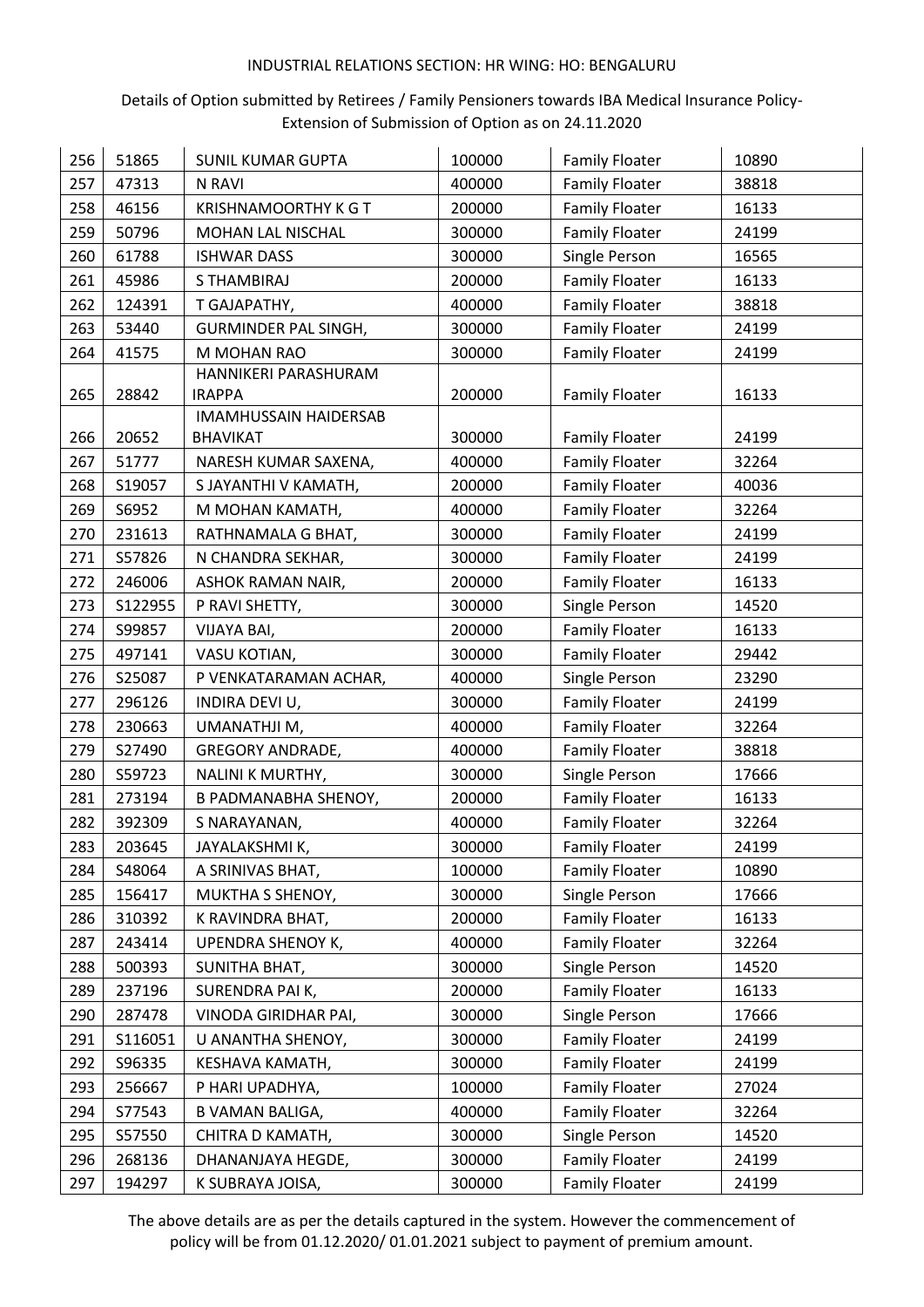## Details of Option submitted by Retirees / Family Pensioners towards IBA Medical Insurance Policy-Extension of Submission of Option as on 24.11.2020

| 298 | S43597  | P B R HEGDE,          | 400000 | <b>Family Floater</b> | 32264 |
|-----|---------|-----------------------|--------|-----------------------|-------|
| 299 | 130837  | K SRIPATHI BHAGAWATH, | 400000 | <b>Family Floater</b> | 38818 |
| 300 | 155397  | MADHAVA KAMATH,       | 200000 | <b>Family Floater</b> | 16133 |
| 301 | 142384  | K PRAKASH NAYAK,      | 400000 | <b>Family Floater</b> | 34361 |
| 302 | 219435  | NALINI P PAI,         | 200000 | <b>Family Floater</b> | 16133 |
| 303 | S80730  | P BHASKAR RAO,        | 400000 | <b>Family Floater</b> | 32264 |
| 304 | S83171  | M VENKATESH KAMATH,   | 400000 | <b>Family Floater</b> | 38818 |
| 305 | 152299  | PREMA SHANKAR,        | 300000 | <b>Family Floater</b> | 29442 |
| 306 | 295752  | NARASIMHA SHETTY,     | 400000 | <b>Family Floater</b> | 34361 |
| 307 | 213882  | RAJASHEKAR S HEBBAR,  | 300000 | <b>Family Floater</b> | 27607 |
| 308 | 221649  | SUKRA SANKAYYA GONDA, | 300000 | <b>Family Floater</b> | 28393 |
| 309 | S41047  | S ABDUL KHADER,       | 300000 | Single Person         | 17666 |
| 310 | S1371   | C V VENKATESH,        | 200000 | Single Person         | 24021 |
| 311 | S103901 | JACOB JOHN,           | 100000 | Single Person         | 6534  |
| 312 | S21799  | D A PADMANABHA,       | 300000 | <b>Family Floater</b> | 27607 |
| 313 | S79990  | R NAGARAJ,            | 300000 | <b>Family Floater</b> | 24199 |
| 314 | 126771  | VAMAN K KATHAVATE,    | 300000 | <b>Family Floater</b> | 28393 |
| 315 | 312956  | PURUSHOTHAM RAJU,     | 300000 | <b>Family Floater</b> | 26296 |
| 316 | 279127  | M V PREMA,            | 200000 | Single Person         | 24021 |
| 317 | 143149  | MEENAKSHI D NAYAK,    | 300000 | Single Person         | 17666 |
| 318 | S10384  | P V NAYAK,            | 400000 | Single Person         | 19358 |
| 319 | 387134  | <b>B K RAJAGOPAL,</b> | 400000 | <b>Family Floater</b> | 38818 |
| 320 | S72216  | MOHINI N SHENOY,      | 300000 | Single Person         | 14520 |
| 321 | S77820  | J CHINNA SWAMY,       | 200000 | Single Person         | 9680  |
| 322 | 492478  | N SAROJA,             | 300000 | Single Person         | 14520 |
| 323 | 167176  | M S ASHOK KUMAR,      | 400000 | <b>Family Floater</b> | 36458 |
| 324 | 186902  | <b>SHOBHA H,</b>      | 300000 | Single Person         | 17666 |
| 325 | 400534  | MEDHA M PATWARDHAN,   | 400000 | Single Person         | 23290 |
| 326 | 344751  | SANDHYA K,            | 300000 | Single Person         | 14520 |
| 327 | S67203  | PREMALATHA,           | 400000 | <b>Family Floater</b> | 38818 |
| 328 | S35660  | RAGHURAM ACHARYA,     | 400000 | <b>Family Floater</b> | 38818 |
| 329 | 403207  | R VIJAYA KUMAR,       | 300000 | <b>Family Floater</b> | 24199 |
| 330 | 298540  | JAYASHREE V HOLLA,    | 300000 | <b>Family Floater</b> | 24199 |
| 331 | 209830  | SHOBHA R HOLLA,       | 300000 | <b>Family Floater</b> | 24199 |
| 332 | 289847  | SHESHGIRI RAO,        | 400000 | <b>Family Floater</b> | 38818 |
| 333 | S100308 | R M MUDAKAVI,         | 400000 | <b>Family Floater</b> | 38818 |
| 334 | 139050  | INDUMATHI R SHRIYAN,  | 300000 | <b>Family Floater</b> | 27607 |
| 335 | 11242   | R D PAI               | 300000 | <b>Family Floater</b> | 24199 |
| 336 | 386483  | MOHANDAS K RAY,       | 400000 | <b>Family Floater</b> | 38818 |
| 337 | 442679  | UMADEVI G,            | 400000 | <b>Family Floater</b> | 32264 |
| 338 | 162702  | S JAGANATHAN,         | 400000 | <b>Family Floater</b> | 38818 |
| 339 | 188500  | VRANDA M NAYAK,       | 300000 | <b>Family Floater</b> | 29442 |
| 340 | 239026  | S RAJENDIRA KUMAR,    | 400000 | Single Person         | 23290 |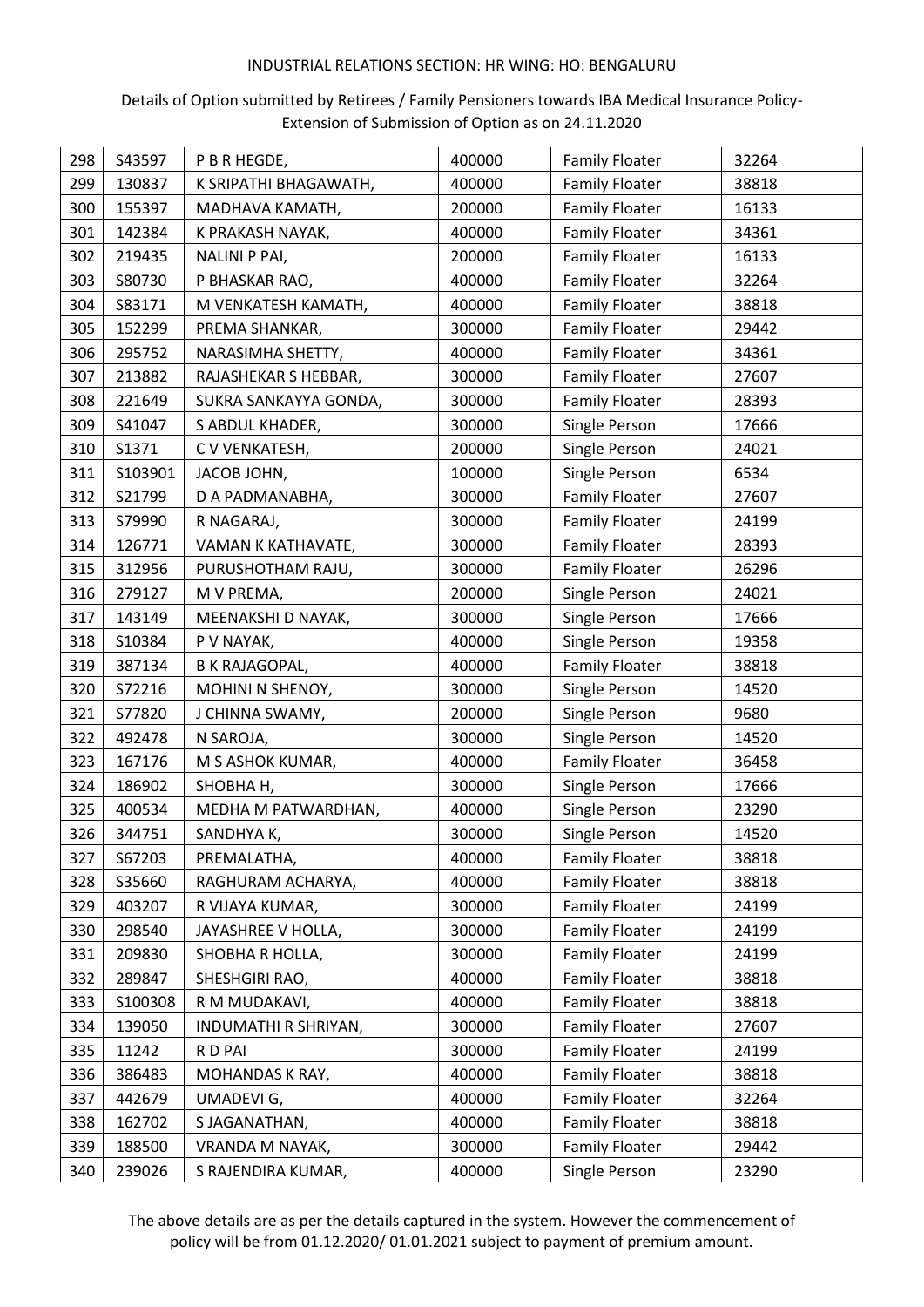## Details of Option submitted by Retirees / Family Pensioners towards IBA Medical Insurance Policy-Extension of Submission of Option as on 24.11.2020

| 341 | 218326  | A CHRISTOPPER,            | 200000 | Single Person         | 9680  |
|-----|---------|---------------------------|--------|-----------------------|-------|
| 342 | 396505  | K S KARUNAKARA,           | 400000 | <b>Family Floater</b> | 38818 |
| 343 | S16915  | C PRABHAKAR RAO,          | 400000 | Single Person         | 23290 |
| 344 | S102397 | C S ANANDA,               | 300000 | <b>Family Floater</b> | 24199 |
| 345 | 184795  | V PREMALATHA BAI,         | 300000 | <b>Family Floater</b> | 29442 |
| 346 | 168517  | P HARINARAYANA UDUPA,     | 400000 | <b>Family Floater</b> | 35672 |
| 347 | S34757  | <b>B VITTAL NAYAK,</b>    | 400000 | <b>Family Floater</b> | 38818 |
| 348 | 220747  | RONALD FERNANDES,         | 400000 | <b>Family Floater</b> | 32264 |
| 349 | 335298  | <b>B ANANTH SHENOY,</b>   | 200000 | <b>Family Floater</b> | 16133 |
| 350 | 457291  | SUREKHA S N,              | 300000 | <b>Family Floater</b> | 29442 |
| 351 | S116305 | DATTATREYA S JOSHI,       | 300000 | <b>Family Floater</b> | 24199 |
| 352 | S38517  | G RAMACHANDRA AITHAL,     | 400000 | <b>Family Floater</b> | 38818 |
| 353 | 242017  | M KOTHANDARAMAN,          | 300000 | Single Person         | 17666 |
| 354 | S115425 | N RAGHAVENDRA BALLAL,     | 400000 | Single Person         | 23290 |
| 355 | 406567  | T M MAHADEVA NAIKA,       | 200000 | <b>Family Floater</b> | 16133 |
| 356 | 403377  | <b>B R PANCHAKSHARI,</b>  | 300000 | <b>Family Floater</b> | 24199 |
| 357 | 210278  | GANGAIAH,                 | 300000 | <b>Family Floater</b> | 24199 |
| 358 | S123271 | M SUDHAKARA REDDY,        | 300000 | Single Person         | 14520 |
| 359 | 378936  | K SRINIVAS,               | 400000 | <b>Family Floater</b> | 38818 |
| 360 | 140317  | S NAGESHWAR RAO,          | 300000 | <b>Family Floater</b> | 29442 |
| 361 | 288864  | JAYATHIRTHA JAGIRDAR,     | 400000 | <b>Family Floater</b> | 38818 |
| 362 | 468031  | M PARIMALA,               | 300000 | <b>Family Floater</b> | 28393 |
| 363 | 250313  | R PRABHAKAR,              | 300000 | <b>Family Floater</b> | 29442 |
| 364 | 283939  | NALLA PULLAIAH,           | 400000 | <b>Family Floater</b> | 38818 |
| 365 | S93307  | D VEERARAJU,              | 400000 | Single Person         | 22504 |
| 366 | 127651  | R R KUPUSWAMY,            | 400000 | <b>Family Floater</b> | 38818 |
| 367 | 447917  | DR D A V R K PRASAD,      | 400000 | <b>Family Floater</b> | 32264 |
| 368 | 284277  | V JAMUNA,                 | 300000 | Single Person         | 14520 |
| 369 | S97466  | V SAMBIAH,                | 300000 | Single Person         | 17666 |
| 370 | 249012  | P NARASIMHA RATNAM,       | 300000 | <b>Family Floater</b> | 29442 |
| 371 | 188382  | M V S N MURTHY,           | 400000 | <b>Family Floater</b> | 38818 |
| 372 | 378763  | MR B P S KUMAR,           | 100000 | <b>Family Floater</b> | 10890 |
| 373 | 450160  | K MALLESH,                | 100000 | <b>Family Floater</b> | 10890 |
| 374 | 124542  | K BABARATNAM,             | 300000 | <b>Family Floater</b> | 24199 |
| 375 | 171449  | G CHENNAKESAVALU,         | 400000 | <b>Family Floater</b> | 32264 |
| 376 | 443755  | PULA REAZ AHMED,          | 400000 | Single Person         | 22504 |
| 377 | 348197  | KONIDENA MUNI RAJA,       | 300000 | <b>Family Floater</b> | 24199 |
| 378 | S98645  | K S PRAKASH RAO,          | 300000 | <b>Family Floater</b> | 24199 |
| 379 | 513753  | NAIDU RAJENDRA PRASAD,    | 300000 | <b>Family Floater</b> | 24199 |
| 380 | S72939  | P V L KOTESWARA RAO,      | 300000 | Single Person         | 17666 |
| 381 | 455659  | SRI BHOGADI GOVINDA RAJA, | 300000 | <b>Family Floater</b> | 29442 |
| 382 | 390907  | MS G KARUNAMARY KUMARI,   | 400000 | <b>Family Floater</b> | 38818 |
| 383 | 474957  | I SAMBASIVA RAO,          | 200000 | Single Person         | 9680  |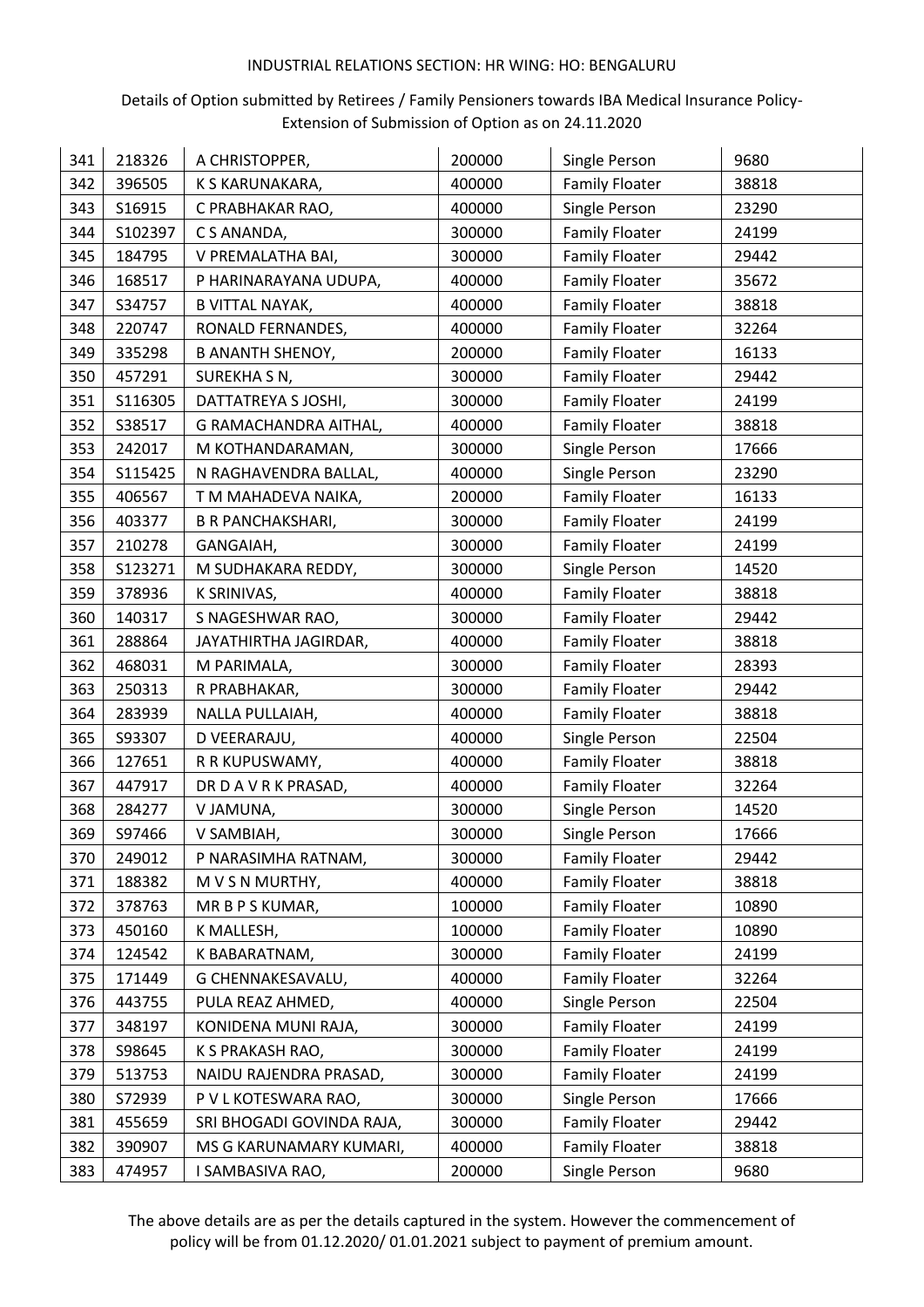## Details of Option submitted by Retirees / Family Pensioners towards IBA Medical Insurance Policy-Extension of Submission of Option as on 24.11.2020

| 384 | 479424  | T BHASKARA RAO,          | 400000 | <b>Family Floater</b> | 38818 |
|-----|---------|--------------------------|--------|-----------------------|-------|
| 385 | 329084  | D BALASUBRAMANIYAM,      | 300000 | <b>Family Floater</b> | 29442 |
| 386 | 455855  | B VENKATARAMANA MURTHY,  | 200000 | <b>Family Floater</b> | 16133 |
| 387 | 144018  | J SOLAMAN,               | 300000 | <b>Family Floater</b> | 28393 |
| 388 | 328768  | MR K VEERESAM,           | 400000 | <b>Family Floater</b> | 32264 |
| 389 | 326436  | KANAKALAKSHMI,           | 300000 | Single Person         | 17037 |
| 390 | 153353  | K SASIDHARAN NAIR,       | 400000 | <b>Family Floater</b> | 32264 |
| 391 | S122852 | L SASHIDHARAN,           | 300000 | <b>Family Floater</b> | 24199 |
| 392 | 162436  | R S RAMACHANDRAN,        | 300000 | <b>Family Floater</b> | 24199 |
| 393 | S30654  | <b>B PREMA BAI,</b>      | 300000 | <b>Family Floater</b> | 24199 |
| 394 | 301046  | M G RAMACHANDRAN PILLAI, | 100000 | <b>Family Floater</b> | 10890 |
| 395 | 214980  | K ASHA V BHAT,           | 300000 | Single Person         | 17037 |
| 396 | 739102  | RADHA C,                 | 100000 | Single Person         | 6534  |
| 397 | 439219  | ANNAMMATD,               | 200000 | <b>Family Floater</b> | 16133 |
| 398 | S29032  | K G P PILLAI,            | 400000 | Single Person         | 23290 |
| 399 | 268332  | SUMANGALA SURESH,        | 300000 | <b>Family Floater</b> | 24199 |
| 400 | 199719  | SEBASTIAN THALANANY,     | 400000 | <b>Family Floater</b> | 38818 |
| 401 | 461793  | UNNIKRISHNAN B,          | 200000 | <b>Family Floater</b> | 16133 |
| 402 | 461483  | SHOBHANK,                | 300000 | <b>Family Floater</b> | 29442 |
| 403 | 162676  | ALEXANDER OOMEN,         | 400000 | <b>Family Floater</b> | 38818 |
| 404 | 169637  | K K JAYASHANKARAN,       | 200000 | Single Person         | 9680  |
| 405 | 362490  | P VENUGOPALAN,           | 300000 | <b>Family Floater</b> | 24199 |
| 406 | 361059  | BORHADE RAMDAS KHEWAJI,  | 300000 | <b>Family Floater</b> | 26296 |
| 407 | 155386  | DONDE ROHIDAS HARI,      | 300000 | Single Person         | 17666 |
| 408 | 350862  | RAUF ADAM MANKAR,        | 300000 | <b>Family Floater</b> | 29442 |
| 409 | 342418  | RAMASWAMY CR,            | 400000 | <b>Family Floater</b> | 32264 |
| 410 | S36023  | R D POWVALA,             | 400000 | Single Person         | 23290 |
| 411 | S122184 | SHEILA HARSHAD DHRUV,    | 300000 | Single Person         | 17666 |
| 412 | 269566  | VANDANA U WAGLE,         | 300000 | <b>Family Floater</b> | 29442 |
| 413 | 436638  | KETKI MUKESH DESHMUKH,   | 400000 | <b>Family Floater</b> | 38818 |
| 414 | 215284  | MABLE D SOUZA,           | 300000 | Single Person         | 17666 |
| 415 | 337276  | SHAILAJA G KULKARNI,     | 300000 | <b>Family Floater</b> | 29442 |
| 416 | 242888  | ARUN E KAMBLE,           | 400000 | <b>Family Floater</b> | 32264 |
| 417 | 399049  | ANITA S MALLYA,          | 300000 | <b>Family Floater</b> | 29442 |
| 418 | 386092  | REKHA C KINI,            | 300000 | Single Person         | 17666 |
| 419 | 270878  | SHRIKANT H JAHAGIRDAR,   | 400000 | <b>Family Floater</b> | 38818 |
| 420 | 423669  | GIRIDHAR L MANJREKAR,    | 300000 | <b>Family Floater</b> | 24199 |
| 421 | S74755  | N UNNIKRISHNAN NAIR,     | 400000 | <b>Family Floater</b> | 37507 |
| 422 | 405883  | RAMDAS VISHNU KAREKAR,   | 300000 | <b>Family Floater</b> | 29442 |
| 423 | 256748  | VIJAY S MAHALE,          | 400000 | <b>Family Floater</b> | 32264 |
| 424 | 293833  | SUBRAMANYA M J,          | 400000 | <b>Family Floater</b> | 34361 |
| 425 | 208189  | R SAMARESAN,             | 400000 | <b>Family Floater</b> | 38818 |
| 426 | 386601  | V PUSHPA,                | 400000 | Single Person         | 23290 |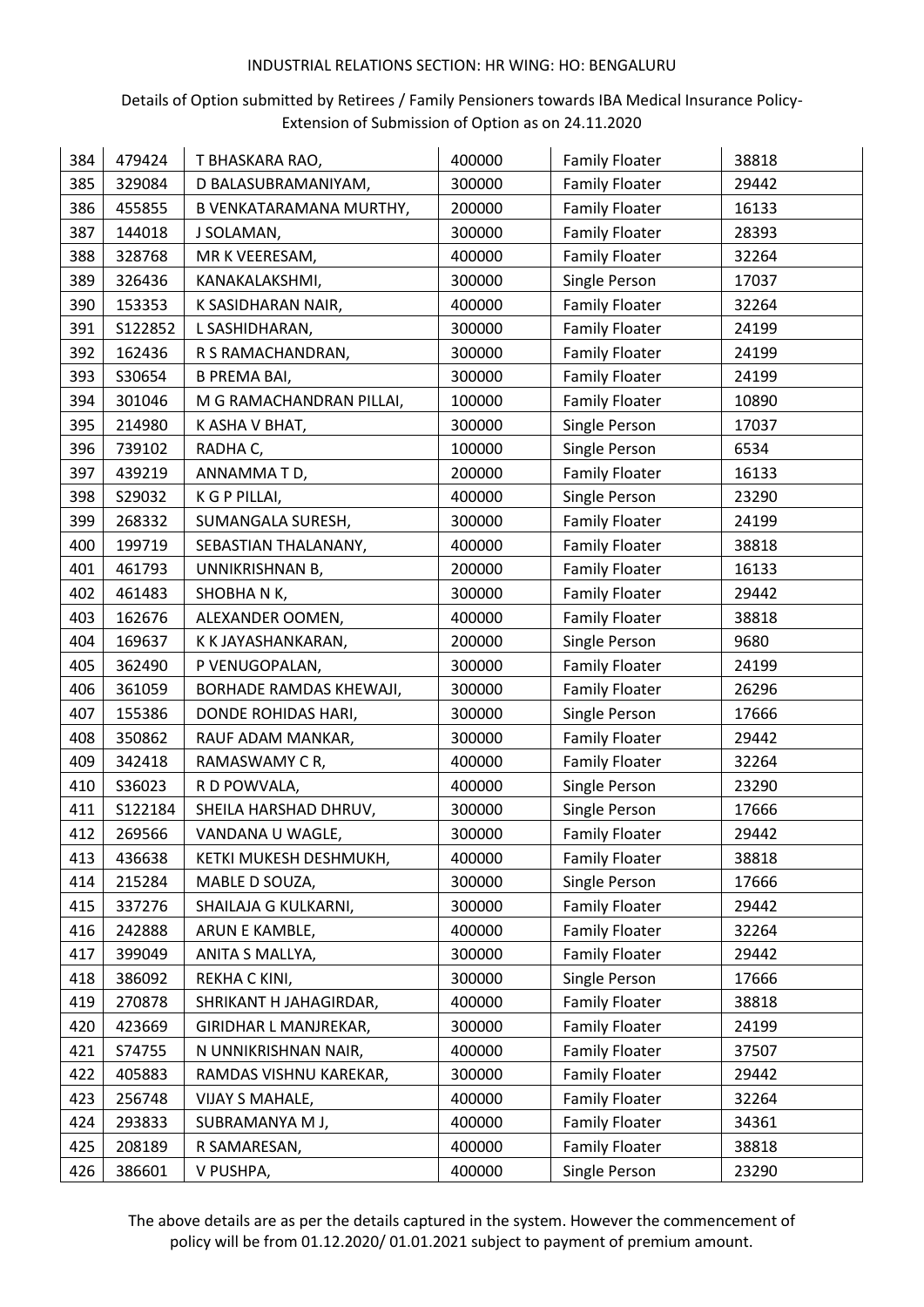## Details of Option submitted by Retirees / Family Pensioners towards IBA Medical Insurance Policy-Extension of Submission of Option as on 24.11.2020

| 427 | 275356  | VIJAYALAKSHMI SRINIVASAN, | 300000 | Single Person         | 17666 |
|-----|---------|---------------------------|--------|-----------------------|-------|
| 428 | 192840  | N DEVARAJAN,              | 300000 | <b>Family Floater</b> | 29442 |
| 429 | 397072  | S P RAJA,                 | 400000 | <b>Family Floater</b> | 38818 |
| 430 | S94025  | V RAMASUBRAMANIAN,        | 400000 | <b>Family Floater</b> | 34361 |
| 431 | 271482  | R NATARAJAN,              | 300000 | <b>Family Floater</b> | 29442 |
| 432 | 203999  | V CHANDRASEKHARAN,        | 300000 | <b>Family Floater</b> | 24199 |
| 433 | 425223  | GOMATHY K,                | 300000 | <b>Family Floater</b> | 29442 |
| 434 | 368700  | G GEETHA,                 | 400000 | Single Person         | 19358 |
| 435 | 238504  | P KALYANASUNDARAM,        | 200000 | <b>Family Floater</b> | 16133 |
| 436 | 250209  | P RAJAMOHAN,              | 300000 | <b>Family Floater</b> | 24199 |
| 437 | 236593  | I MUTHUVEERAN,            | 300000 | <b>Family Floater</b> | 24199 |
| 438 | 224909  | SHANUBHAI T PARMAR,       | 200000 | <b>Family Floater</b> | 16133 |
| 439 | 348452  | KANABHAI B CHAUDHARI,     | 200000 | <b>Family Floater</b> | 16133 |
| 440 | 188980  | <b>BALDEV N DESAI,</b>    | 300000 | <b>Family Floater</b> | 24199 |
| 441 | 316543  | GOPAL V BANDIWAD,         | 300000 | <b>Family Floater</b> | 28393 |
| 442 | 453637  | PARENDRA PRASAD,          | 300000 | Single Person         | 14520 |
| 443 | 263810  | SHIB SHANKAR ADHIKARI,    | 400000 | Single Person         | 48040 |
| 444 | 332167  | KAUSHAL KUMAR SAHAY,      | 300000 | <b>Family Floater</b> | 24199 |
| 445 | 327947  | SURENDRA PRASAD GUPTA,    | 300000 | <b>Family Floater</b> | 24199 |
| 446 | 372855  | AMAR JEET SINGH,          | 400000 | Single Person         | 51972 |
| 447 | 158510  | SATISH C JOSHI,           | 300000 | <b>Family Floater</b> | 28393 |
| 448 | 215549  | PRAKASH L SHINDE,         | 300000 | <b>Family Floater</b> | 24199 |
| 449 | 209461  | KARUNAKAR SETHY,          | 400000 | Single Person         | 19358 |
| 450 | 359395  | DILIP KUMAR PRUSTY,       | 400000 | <b>Family Floater</b> | 32264 |
| 451 | 391902  | ABANIKANTA MISHRA,        | 200000 | <b>Family Floater</b> | 16133 |
| 452 | 359638  | KUMUDA CHANDRA BEHERA,    | 400000 | <b>Family Floater</b> | 38818 |
| 453 | 235808  | DAYANAND BARIK,           | 400000 | <b>Family Floater</b> | 32264 |
| 454 | 372110  | NIROD KUMAR NAIK,         | 400000 | <b>Family Floater</b> | 32264 |
| 455 | 232249  | BASANTA KUMAR NANDA,      | 400000 | <b>Family Floater</b> | 32264 |
| 456 | 202271  | PURUSHOTTAM BISWAL,       | 400000 | <b>Family Floater</b> | 32264 |
| 457 | 334592  | MACHEL RAM PAUL,          | 200000 | <b>Family Floater</b> | 16133 |
| 458 | 220507  | RAM SARAN SINGHAL,        | 200000 | Single Person         | 9680  |
| 459 | 358703  | DALIP SINGH,              | 300000 | <b>Family Floater</b> | 27607 |
| 460 | 234995  | DEEPAK KUMAR,             | 400000 | Single Person         | 23290 |
| 461 | 356541  | RAJEEV JAGOTA,            | 400000 | <b>Family Floater</b> | 38818 |
| 462 | 336374  | FAQUIR CHAND,             | 300000 | <b>Family Floater</b> | 24199 |
| 463 | 435725  | <b>BALWAN SINGH,</b>      | 400000 | <b>Family Floater</b> | 38818 |
| 464 | 386689  | BALAK RAM AMBEDKAR,       | 400000 | <b>Family Floater</b> | 32264 |
| 465 | 359214  | JITENDRA MOHAN SHARMA,    | 200000 | <b>Family Floater</b> | 16133 |
| 466 | 220552  | KRISHAN GOPAL AGGARWAL,   | 400000 | <b>Family Floater</b> | 32264 |
| 467 | S104560 | MAHENDER NATH,            | 300000 | <b>Family Floater</b> | 29442 |
| 468 | 380933  | RAKESH KUMAR BHARADWAJ,   | 300000 | <b>Family Floater</b> | 24199 |
| 469 | 302270  | MAHI PAL,                 | 400000 | <b>Family Floater</b> | 38818 |